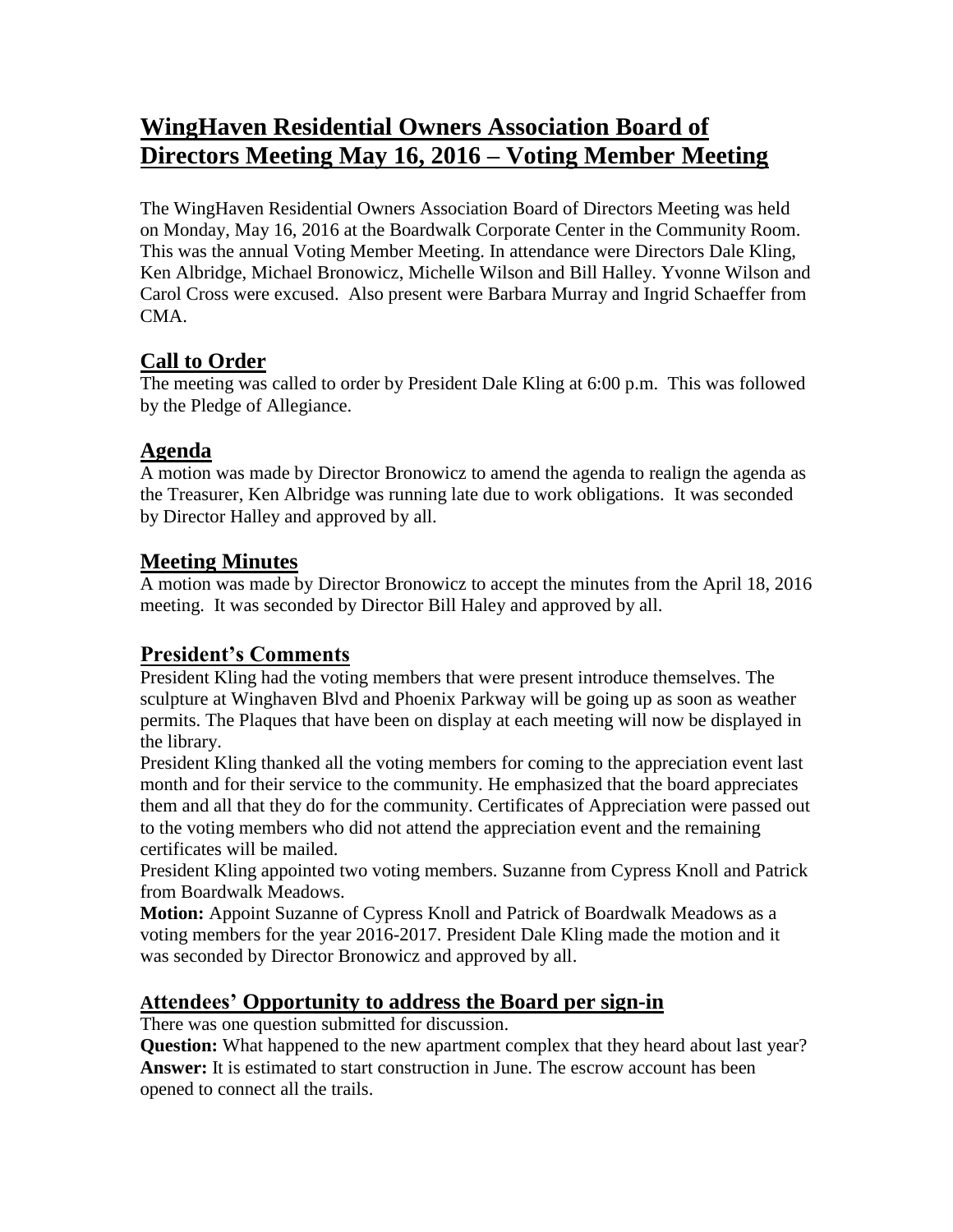Proposition Parks will be on the August Ballot and it will include O'Day park, located on Hwy DD, there will be an event center, children's activities including a zip line and will be the first park on the south side of O'Fallon. There is a large rendering of O'Day Park located at the Renaud Spirit Center. Alligator creek will also receive an upgrade if this proposition passes.

#### **Voting Member Discussion –**

Question: There are 4 or 5 dead trees on Timber Meadows Parkway, who is responsible for their removal?

Answer: The Master Association

Question: There is are missing trees along WingHaven Blvd, is that the Master Associations responsibility?

Answer: Yes

Question: The street signs are showing wear and tear; how do we get them fixed? Answer: Blue signs are the responsibility of the Master Association. Green/White signs are the responsibility of the City. Director Michelle Wilson will look into this. Question: Who is responsible for Home up keep?

Answer: Either this Board or a Sub-Association Board. Ingrid will look into a specific house.

Question: Trees – Are the residents responsible for the trees located in front of their house?

Answer: Yes. If a tree dies, the resident is responsible for its removal and replacement, if desired. The resident is also responsible for the trimming of the trees.

Question: There is a problem with dogs not being on leashes, feces on the sidewalk and paths. What can be done about this?

Answer: Wroa.info has the pet policy and the City of O'Fallon also has a pet policy. It is recommended to review these and then call in any violations that are witnessed.

# **Treasurer's Report**

Director Ken Albridge reported to the Board that our budget is doing pretty well and that we are still under budget for the year. Our Income is just under the 4 year average but up \$13,000 from last year at this time. We switched Insurance Companies and instead of paying the preium monthly like in the past we had to pay it all at once. Director Albridge stated tht we are on track for a good year and hopefully for another surplus this year. Again, any questions can be emailed to Director Albridge (email is listed on the WROA web site).

### **Management Report**

Forty-Five violation letters were sent out by CMA since the April 19<sup>th</sup> Board Meeting. Twenty-Five residents are with the attorney for collections. \$2446.61 has been collected for fees from prior years. Twenty-three reservations for the Park & Garden pavilion have been made so far this year. All of the garden plots have been rented.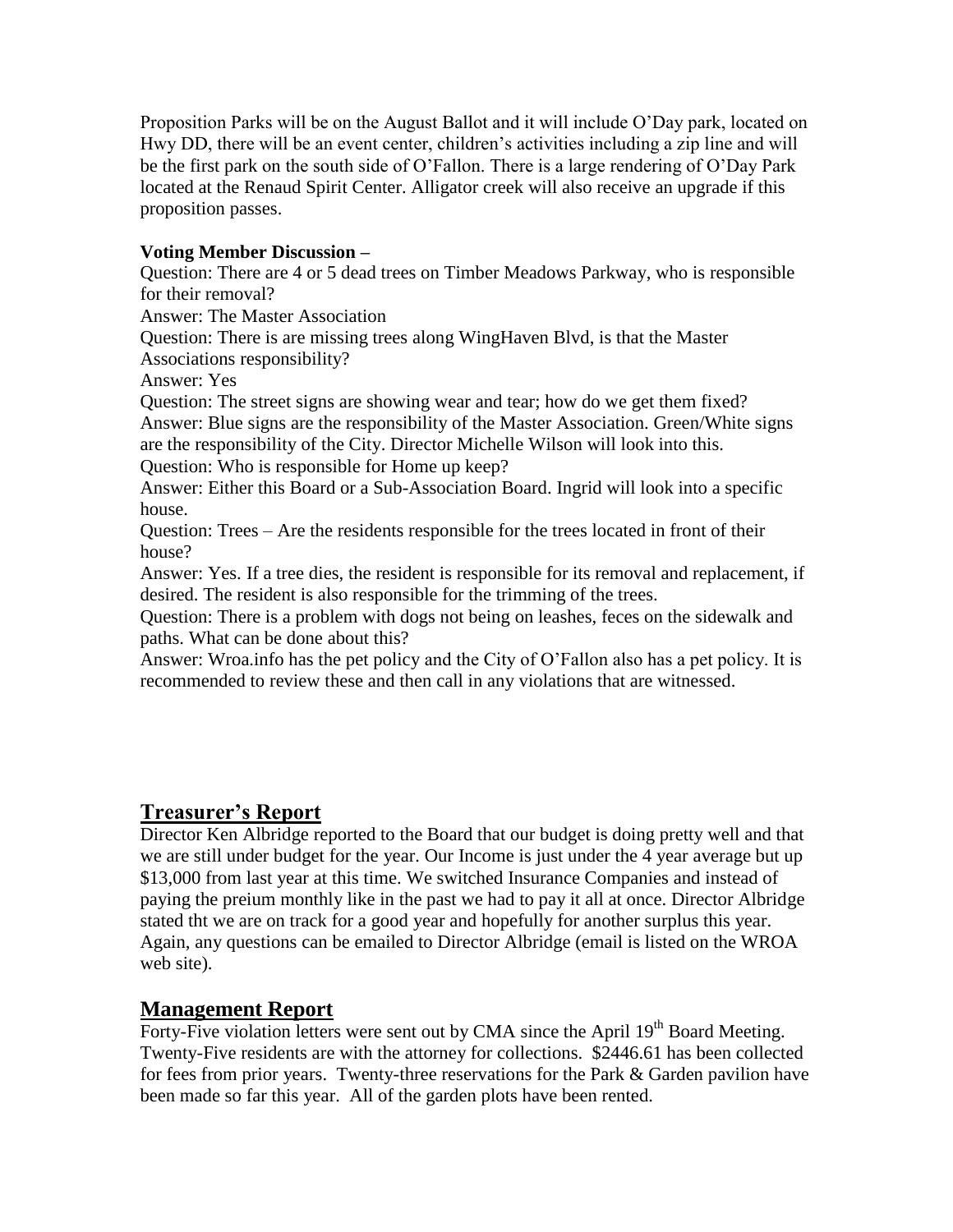**Discussion on the rental of Boardwalk Pavilion**: An Enclave resident requested to rent the Pavilion, that request was denied. Should non-residents be allowed to rent the Pavilion?

**Motion:** To decline request by Enclave or any non-resident to reserve the Boardwalk Pavilion. Director Ken Albridge made the motion and was seconded Director Bill Halley. It was approved by all.

Proposal #7401 submitted by Runyon Landscape Management to remove and replace two oak trees by Boardwalk Gardens.

**Motion:** Remove the two Oak trees; do not replace. The motion was made by President Dale Kling and seconded by Director Mike Bronowicz and approved by all.

### **Committee Reports**

**Events** – Betty Kling presented the Events report. Magnets are being handed out by the Events Committee members. 6 North Café is sponsoring the food for the concert for the May  $21<sup>st</sup>$ . The first band is A.D.D. and the MasterCard dedication will be before the concert at 6pm. There will be 5 concerts this year, National Night Out, A Pub Crawl, Trunk or Treat and the Gingerbread Soirée. They have 18 Corporate Sponsors, 12 of which are new. The trash cans have been ordered and are being installed. New Event signs have been ordered. Food trucks will be at the June  $11<sup>th</sup>$  concert.

**Architectural** – three requests were approved.

**Grounds** – the report was given by Director Mike Bronowicz. There is a plan in place for the removal and replacement of the Ash Trees on the WROA common ground. This will take place in the fall. There will be informational meetings with residents on what will happen with the Ash tree removal in their village. There are still areas that need to have their street side trees trimmed. It is a concern that someone is going to get hurt if these trees are not trimmed. Runyon Landscaping has requested and been granted an extension with the city to correct the tree trimming in Suncrest Village.

**Beautification –** Director Michelle Wilson stated that the dedication preparations are complete for the May  $21<sup>st</sup>$  concert. The Asphalt path should be completed the week of May 16. There has been a delay due to weather. The committee is working on items for next year's budget. The Tot Lot lights are up and came in under budget. They are working on lighting for the tot lot on Falcon Hill. Solar power is a possibility for lighting.

**Unfinished Business -** there was no unfinished business.

#### **New Business –**

Should the Board provide informational briefings to new residents? It was discussed and decided that there are opportunities already in place for residents to ask questions and address the board. It was stated that previous Board's have tried this with no success. CMA mails thumb drives to all new homeowners with all the documents of WingHaven. It was decided that the Board will not provide these sessions.

Should we allow the City of O'Fallon to post on the WingHaven Next-door site? It was decided to allow the City of O'Fallon to post on Next-door.